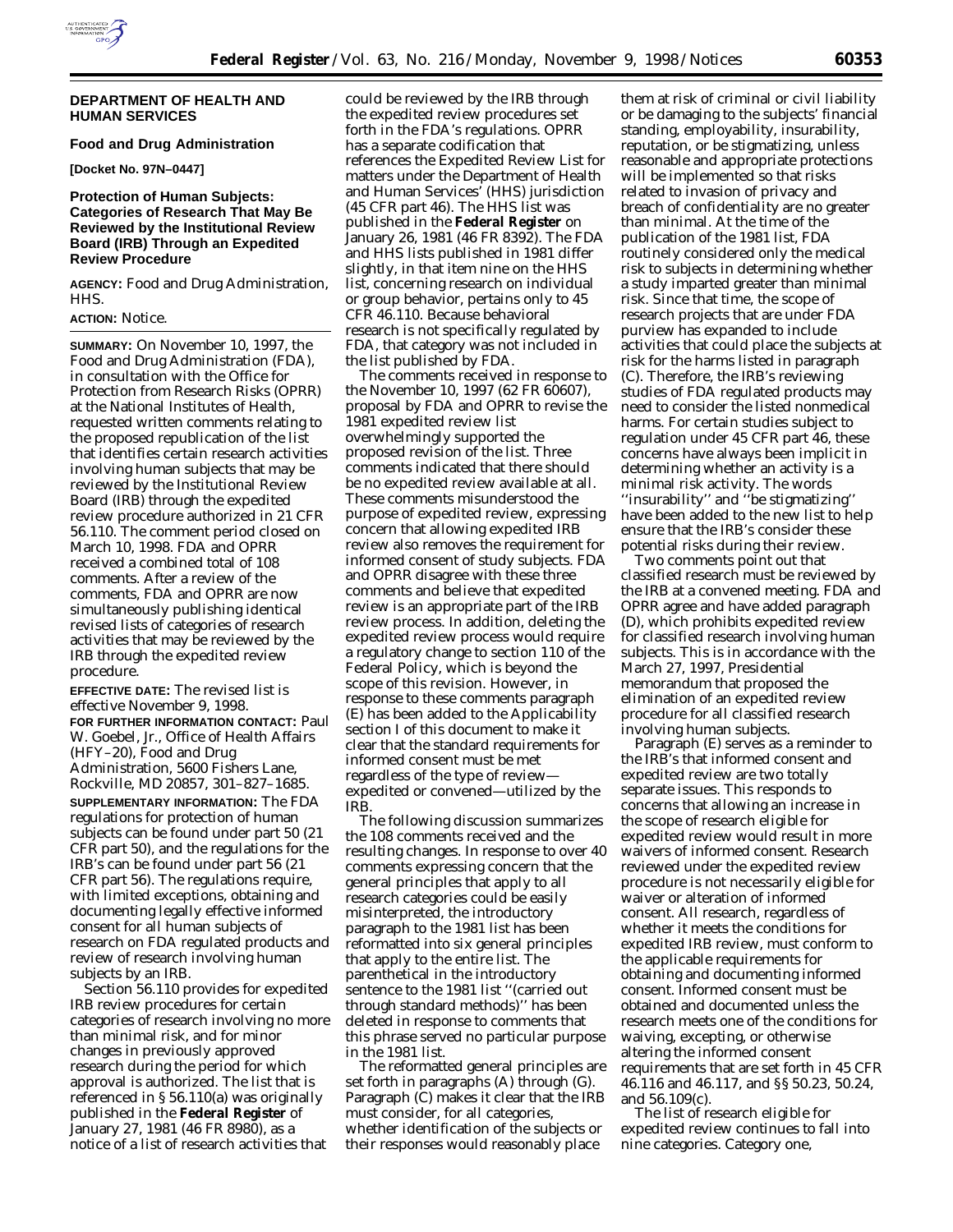enumerated as category nine on the 1981 list, addresses the availability of expedited review for marketed drugs and devices. This category now contains citations to the investigational drug and device regulations and provides when expedited review of research on marketed drugs (including biologics) would not be appropriate. This modification was in response to five comments that raised questions about these issues. FDA and OPRR on their own initiative have added wording to set out in greater detail the conditions that must be met in order for an IRB to review research with a medical device using expedited procedures.

Over 45 comments suggested certain changes to proposed category two, formerly category four in the 1981 list, addressing the collection of blood. The suggested changes include addition of many specific conditions, including limits on the amount withdrawn, collection procedures, and limits on the physical condition of the subjects. In response to these suggestions, the category has been reorganized to set general limits that the specific procedure must meet. The procedures for the collection of blood now include finger stick, heel stick, ear stick, and venipuncture. The four proposed subcategories were recombined as two separate subcategories. The critical issues to be considered include weight, physical condition, and amount of blood to be collected. The first subcategory (a) concerns healthy nonpregnant adults. The second subcategory (b) concerns all other adults and children. For this second subcategory, the IRB will need to make certain judgments including: Consideration for the age, weight, and health of the subjects in light of the amount of blood to be collected, the frequency with which it will be collected, and the collection procedure. The final sentence of subcategory (b) reads: ''For these subjects, the amount drawn may not exceed the lesser of 50 mL or 3 mL per kg in an 8-week period and collection may not occur more than 2 times per week.'' While an expedited review of research involving pregnant women is permissible under the revised section, this last sentence makes it clear that the amount of blood that can be drawn is subject to limitations greater than those on healthy nonpregnant adults. Also in response to public comment, the proposed phrase ''medically vulnerable adults'' has been deleted.

More than 24 comments were received regarding category three, which was previously categories one and two in the 1981 list, addressing the

collection of biological specimens. Some of the comments requested inclusion of specific procedures, such as throat cultures and pap smears. Some of the comments requested the category be rephrased as a general limit, setting out as examples the types of specimens and conditions for collection. In response to these comments, new category three has been reorganized to limit the manner of collection to noninvasive means. The list of specific types of biological specimens is now included as examples of the types of procedures that could fall within this category.

Categories four and five on the proposed list have been combined into one new category, category five, addressing research involving materials collected or which will be collected solely for nonresearch purposes. This new category five was formed in response to comments that raised questions about why the two categories separated out existing and prospectively collected materials. The term ''nonresearch purposes'' was maintained in new category five to describe the origins of the research materials.

An explanatory note has been added to categories five and seven to clarify that some research described in these categories may be exempt from the IRB review under 45 CFR 46.101 of the HHS regulations for the protection of human subjects. Thus, the listing of those categories refers only to nonexempt research.

Category six on the list proposed in November 1997 has become category four on the revised list and addresses the collection of data through noninvasive procedures. In response to several comments that raised concerns about the use of anesthesia and sedation with magnetic resonance imaging procedures, expedited review will not be allowed for any procedure employing anesthesia or sedation. In response to more than 24 comments, the general term ''noninvasive procedures'' now applies to all procedures in this category. The specific procedures to which expedited review was limited in proposed category six, are included in new category four as examples of the types of procedures that could qualify for expedited review. FDA and OPRR, on their own initiative, added wording to clarify that studies intended to evaluate the safety and effectiveness of medical devices or using medical devices that are not cleared or approved for marketing by FDA are generally not eligible for expedited review.

Category seven on the proposed list is now category six on the revised list and deals with the collection of data from

voice, video, digital, or image recordings. In the proposal, the IRB was to consider certain risks to the subjects in this category before granting expedited review. In response to several comments that inquired why only this type of research should receive this consideration, it was incorporated as a guiding principle in the Applicability section I of this document and is no longer simply specific to this category.

Category eight on the proposed list is now category seven on the revised list. This category was added to the 1981 list with the proposal and concerns research on individual or group characteristics or behavior. At the time of the publication of the 1981 list, this category was not included in the FDA list because FDA routinely considered only the medical risk to subjects in determining whether a study imparted greater than minimal risk. Since that time, the scope of research projects that are under FDA purview has expanded to include activities that are listed in new category seven. Therefore, studies related to FDA-regulated products might employ such methodology.

Over 30 comments requested this category be simplified and rephrased so that researchers and IRB's could more readily determine whether their study is eligible for expedited review. In response, the following changes have been made. The condition that the research does not involve ''stress'' has been deleted; the subsections in the proposed list have been combined to eliminate the distinction between research involving adults and research involving children; research on oral history has been included in response to six comments; and specific research and research techniques have been noted. The category has been reorganized to include research involving motivation, identity, language, communication, cultural beliefs or practices, and social behavior as examples of research on individual or group characteristics or behavior. Methods of conducting such research are now separately listed and have been expanded to include oral history, program evaluation, human factors evaluation, and quality assurance methodologies. As in new category six, the qualification that requires consideration of certain kinds of risks to subjects has been deleted from this category, as it is now a general guiding principle, (C), which applies to the entire list.

Category nine on the proposed list, research previously approved by the convened IRB, received more than 50 comments explicitly applauding this category. It has now been divided into new categories eight and nine. New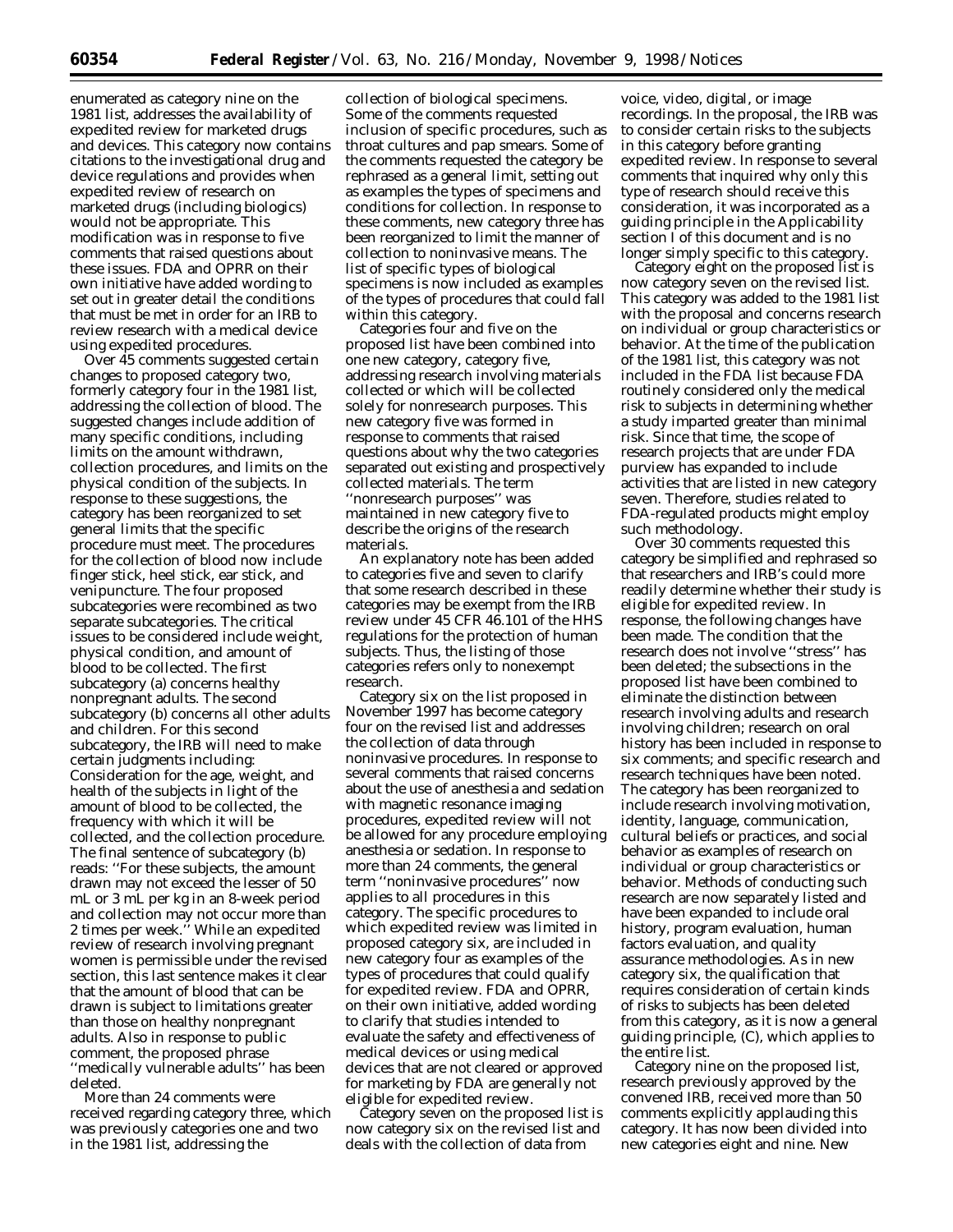category eight identifies three situations in which research that is greater than minimal risk and has been initially reviewed by the convened IRB, could undergo subsequent continuing review by the expedited review procedure. The new category nine concerns continuing review of research that is not greater than minimal risk, but had to undergo initial review by a convened IRB because it did not meet the criteria of categories two through seven on this list.

Certain other minimal changes have been made for editorial purposes or to clarify certain words that were used in the proposed list. Accordingly, the list of categories of research which may be reviewed by the IRB through an expedited review procedure is amended as set forth:

## **Categories of Research That May Be Reviewed by the Institutional Review Board (IRB) Through an Expedited Review Procedure 1**

#### *Applicability*

(A) Research activites that (1) present no more than mimimal risk to human subjects, and (2) involve only procedures listed in one or more of the following categories, may be reviewed by the IRB through the expedited review procedure authorized by 45 CFR 46.110 and 21 CFR 56.110. The activities listed should not be deemed to be of minimal risk simply because they are included on this list. Inclusion on this list merely means that the activity is eligible for review through the expedited review procedure when the specific circumstances of the proposed research involve no more than minimal risk to human subjects.

(B) The categories in this list apply regardless of the age of subjects, except as noted.

(C) The expedited review procedure may not be used where identification of the subjects and/or their responses would reasonably place them at risk of criminal or civil liability or be damaging to the subjects' financial standing, employability, insurability, reputation, or be stigmatizing, unless reasonable and appropriate protections will be implemented so that risks related to invasion of privacy and breach of confidentiality are no greater than minimal.

(D) The expedited review procedure may not be used for classified research involving human subjects.

(E) IRBs are reminded that the standard requirements for informed consent (or its waiver, alteration, or exception) apply regardless of the type of review—expedited or convened utilized by the IRB.

(F) Categories one (1) through seven (7) pertain to both initial and continuing IRB review.

## *Research Categories*

(1) Clinical studies of drugs and medical devices only when condition (a) or (b) is met.

(a) Research on drugs for which an investigational new drug application (21 CFR Part 312) is not required.

(Note: Research on marketed drugs that significantly increases the risks or decreases the acceptability of the risks associated with the use of the product is not eligible for expedited review.)

(b) Research on medical devices for which (i) an investigational device exemption application (21 CFR Part 812) is not required; or (ii) the medical device is cleared/approved for marketing and the medical device is being used in accordance with its cleared/approved labeling.

(2) Collection of blood samples by finger stick, heel stick, ear stick, or venipuncture as follows:

(a) From healthy, nonpregnant adults who weigh at least 110 pounds. For these subjects, the amounts drawn may not exceed 550 ml in an 8 week period and collection may not occur more frequently than 2 times per week; or

(b) from other adults and children,2 considering the age, weight, and health of the subjects, the collection procedure, the amount of blood to be collected, the frequency with which it will be collected. For these subjects, the amount drawn may not exceed the lesser of 50 ml or 3 ml per kg in an 8 week period and collection may not occur more frequently than 2 times per week.

(3) Prospective collection of biological specimens for research purposes by noninvasive means.

Examples: (a) hair and nail clippings in a nondisfiguring manner; (b) deciduous teeth at time of exfoliation or if routine patient care indicates a need for extraction; (c) permanent teeth if routine patient care indicates a need for extraction; (d) excreta and external secretions (including sweat); (e) uncannulated saliva collected either in an unstimulated fashion or stimulated by chewing gumbase or wax or by

applying a dilute citric solution to the tongue; (f) placenta removed at delivery; (g) amniotic fluid obtained at the time of rupture of the membrane prior to or during labor; (h) supra- and subgingival dental plaque and calculus, provided the collection procedure is not more invasive than routine prophylatic scaling of the teeth and the process is accomplished in accordance with accepted prophylactic techniques; (i) mucosal and skin cells collected by buccal scraping or swab, skin swab, or mouth washings; (j) sputum collected after saline mist nebulization.

(4) Collection of data through noninvasive procedures (not involving general anesthesia or sedation) routinely employed in clinical practice, excluding procedures involving x-rays or microwaves. Where medical devices are employed, they must be cleared/ approved for marketing. (Studies intended to evaluate the safety and effectiveness of the medical device are not generally eligible for expedited review, including studies of cleared medical devices for new indications.)

Examples: (a) physical sensors that are applied either to the surface of the body or at a distance and do not involve input of significant amounts of energy into the subject or an invasion of the subject's privacy; (b) weighing or testing sensory acuity; (c) magnetic resonance imaging; (d) electrocardiography, electroencephalography, thermography, detection of naturally occurring radioactivity, electroretinography, ultrasound, diagnostic infrared imaging, doppler blood flow, and echocardiography; (e) moderate exercise, muscular strength testing, body composition assessment, and flexibility testing where appropriate given the age, weight, and health of the individual.

(5) Research involving materials (data, documents, records, or specimens) that have been collected or will be collected solely for nonresearch purposes (such as medical treatment or diagnosis).

(Note: Some research in this category may be exempt from the HHS regulations for the protection of human subjects. *45 CFR 46.101(b)(4).* This listing refers only to research that is not exempt.)

(6) Collection of data from voice, video, digital, or image recordings made for research purposes.

(7) Research on individual or group characteristics or behavior (including, but not limited to, research on perception, cognition, motivation, identity, language, communication, cultural beliefs or practices, and social behavior) or research employing survey, interview, oral history, focus group,

<sup>1</sup>An expedited review procedure consists of a review of research involving human subjects by the IRB chairperson or by one or more experienced reviewers designated by the chairperson from among members of the IRB in accordance with the requirements set forth in 45 CFR 46.110.

<sup>2</sup>Children are defined in the HHS regulations as ''persons who have not attained the legal age for consent to treatments or procedures involved in the research, under the applicable law of the jurisdiction in which the research will be conducted.'' 45 CFR 46.402(a).